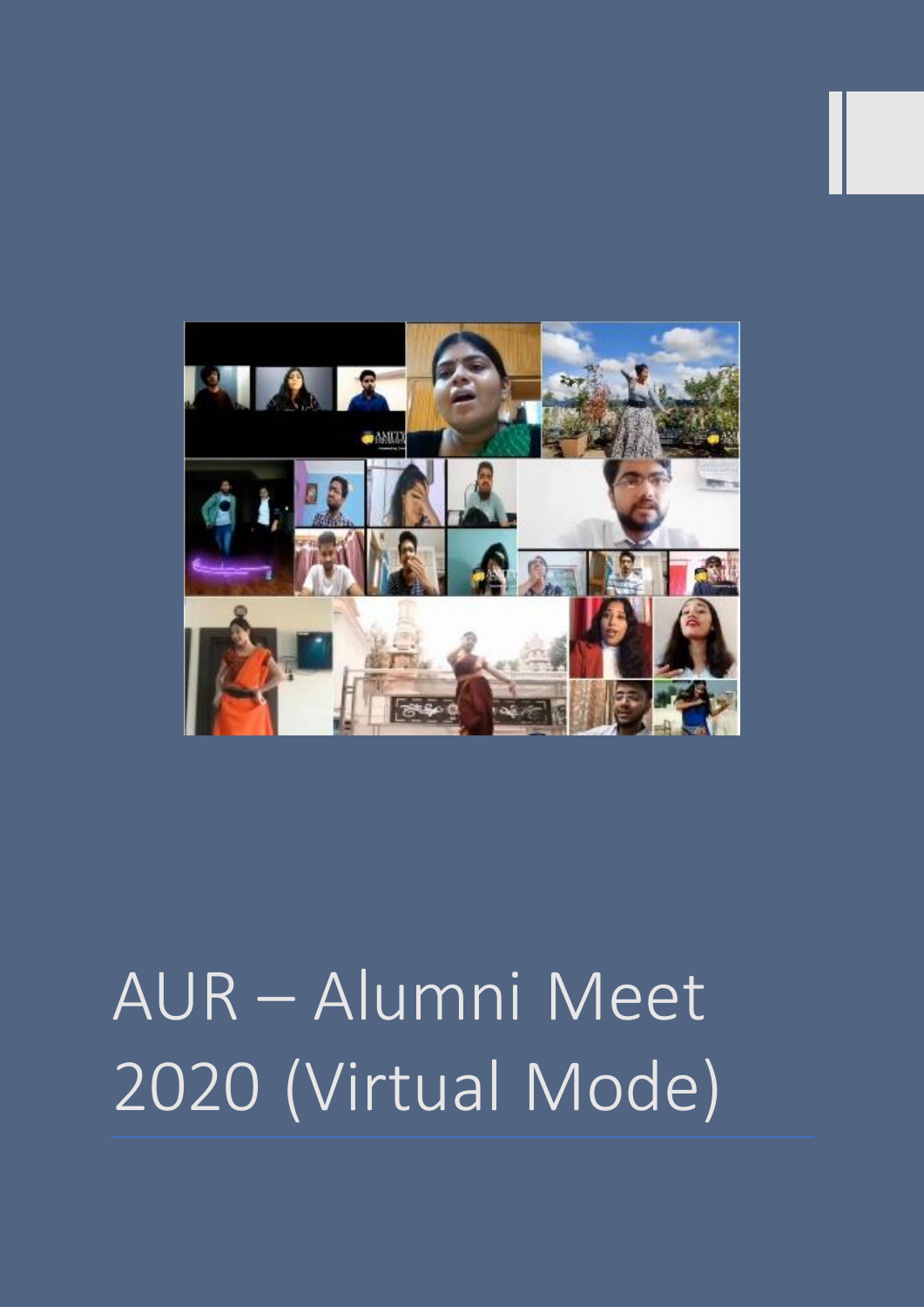## **AMITY UNIVERSITY RAJASTHAN CONDUCTS VIRTUAL ALUMNI MEET-2020**

Date: 02/11/2020

## **A BRIEF REPORT**

To establish and maintain connections with its alumni goes a great way for any educational institution, as this corroborates its excellence as a notable centre of education. Amity University Rajasthan, Jaipur, conducted its 3rd Alumni Meet and first ever virtual alumni meet on October 31,2020. The Meet was greatly successful and was attended by around 450 alumni. The event commenced with the welcome address of Pro-Vice Chancellor of the university Prof. Amit Jain, who updated the alumni about recent achievements of Amity University Rajasthan. He extended a heartfelt welcome to the alumni and emphasised that they should make efforts to forge stronger bonds with their alma mater.

The alumni could not visit the campus physically due to the pandemic and to compensate for this, a short movie was shown to them to arouse fond memories of their campus life. The most notable part of Alumni Meet -2020 was the felicitation of 'Outstanding Alumni' from all departments of the university. Each alumnus who received this award was overwhelmed, grateful and nostalgic about the days spent at Amity University Rajasthan. They gave due credit to the university, the curriculum and the faculties for the success attained after completing their degrees.

In his address to the alumni, Mr. Vinod Tejwani, Director of the Corporate Resourse Centre (CRC) at the university, reiterated the need to connect academics with jobreadiness. He further highlighted the achievements of the CRC in securing phenomenal placements and providing numerous opportunities for prestigious internships. The coordinator of Alumni Association at the university, Mr. Mangal Singh Sisodiya, apprised the alumni with development of university alumni portal and the functioning of the Alumni Association.

To entertain and offer some moments of fun and frolic, the students of the university presented an exuberant cultural programme for the alumni including singing, dancing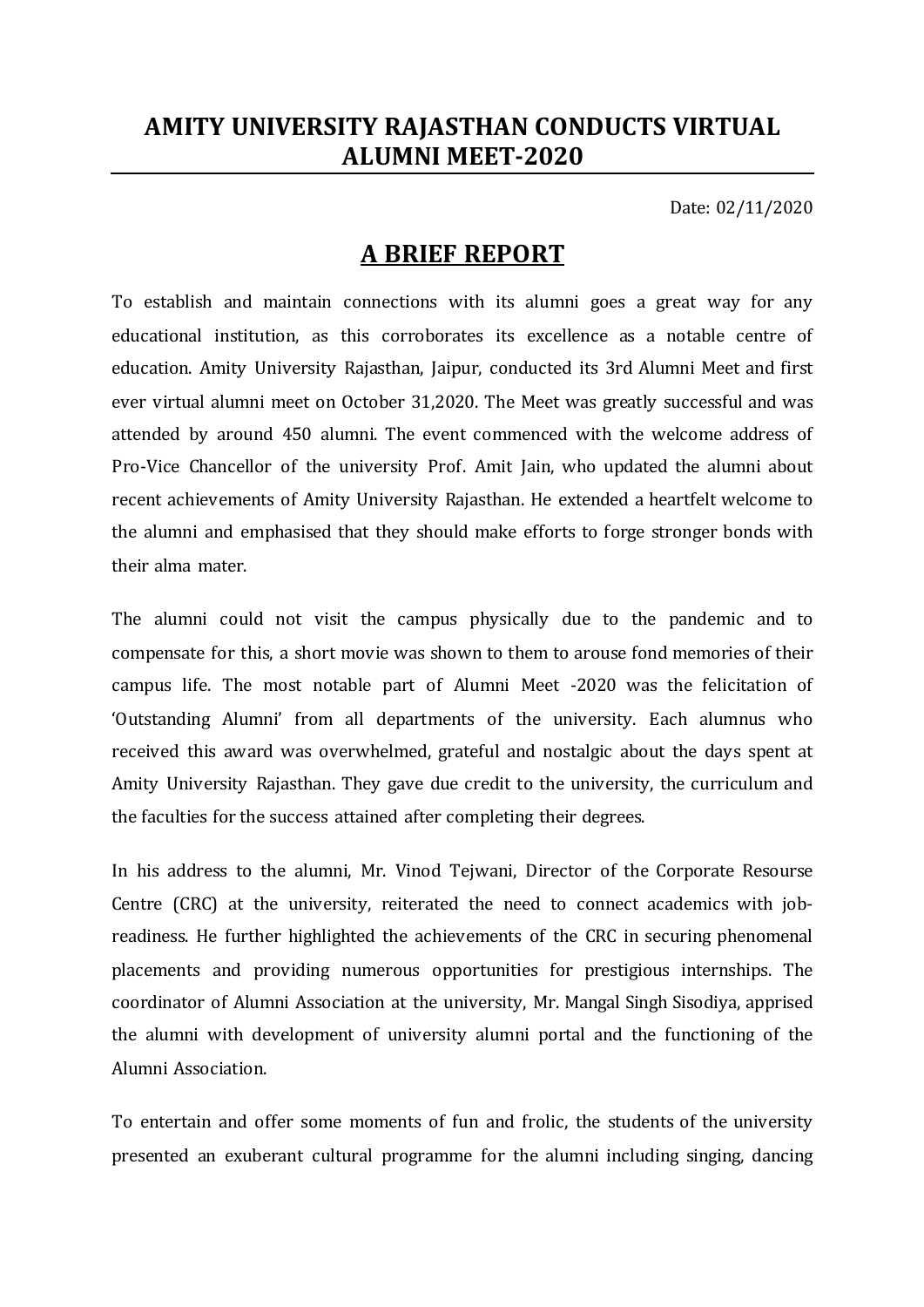and acting performances. The event culminated with the closing remarks of Provost and Dean Academics, Amity University Rajasthan, Prof. G. K. Aseri, who urged the alumni to assure their presence and support to their alma mater in every possible manner. The central Alumni Meet was followed by departmental alumni meetings where all the alumni interacted with their faculty members and junior students. The virtual Alumni Meet was a fruitful event, keeping up with the tradition of organizing an annual Alumni Meet in the university.

> Mangal Singh Sisodiya Coordinator, Alumni Association Amity University Rajasthan.

| Sr. No.                                    | Name of School | Registered Alumni |
|--------------------------------------------|----------------|-------------------|
| 1                                          | <b>ASET</b>    | 159               |
| $\overline{2}$                             | <b>ASCO</b>    | 44                |
| 3                                          | <b>ABS</b>     | 21                |
| $\overline{4}$                             | AIB            | 38                |
| 5                                          | <b>ASAP</b>    | 15                |
| 6                                          | <b>ALS</b>     | 54                |
| 7                                          | <b>ASAS</b>    | 26                |
| 8                                          | <b>AIIT</b>    | 19                |
| 9                                          | <b>AIBAS</b>   | 19                |
| 10                                         | ASFA+ASLA      | 9                 |
| 11                                         | <b>ASH</b>     | 19                |
| 12                                         | <b>AIMT</b>    | 16                |
| 13                                         | <b>ASL</b>     | 7                 |
| <b>Total Conformations &amp; Reporting</b> |                | 446               |

## **A total 446 alumni attended the event on 14th September 2019 as per the below list**: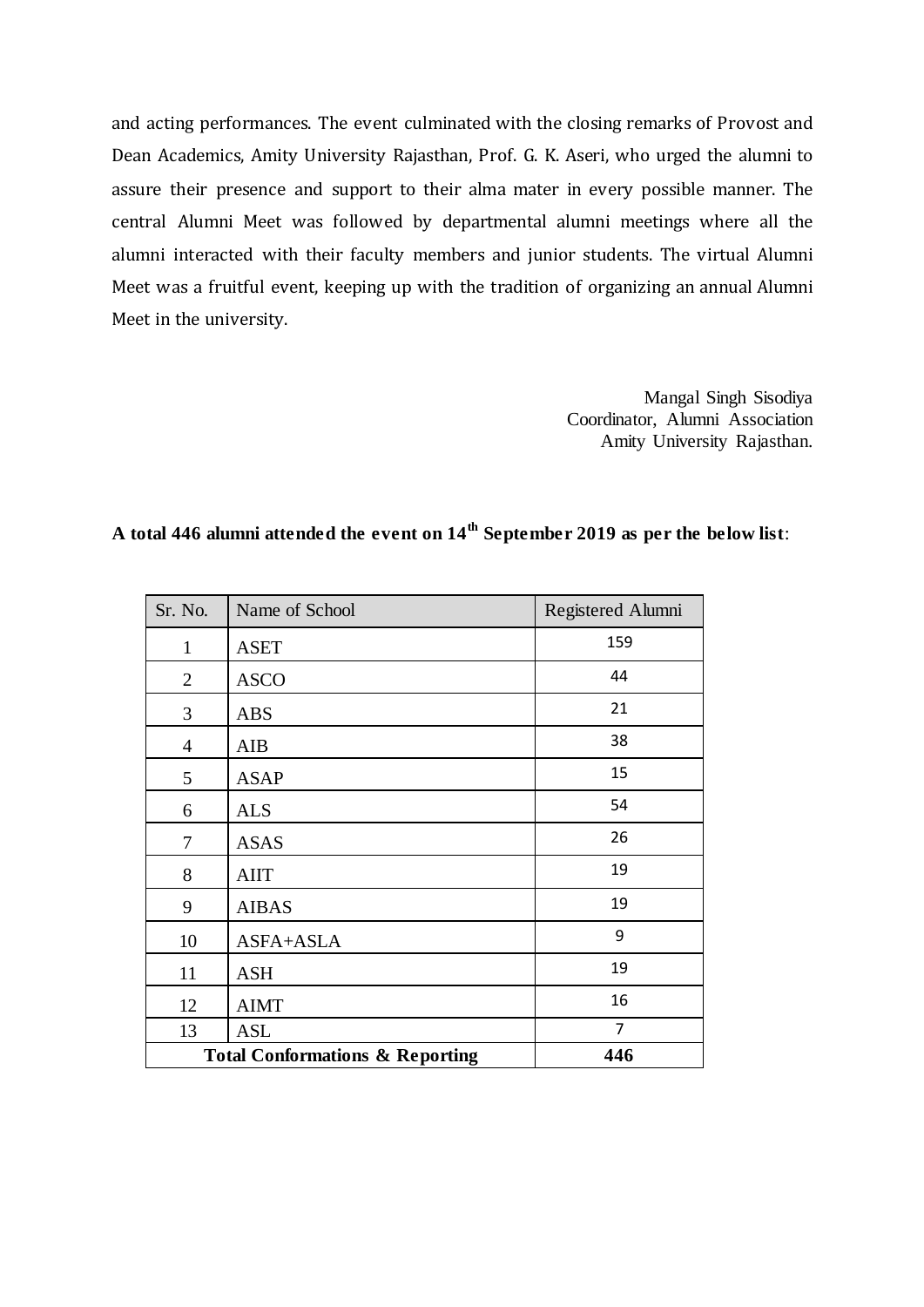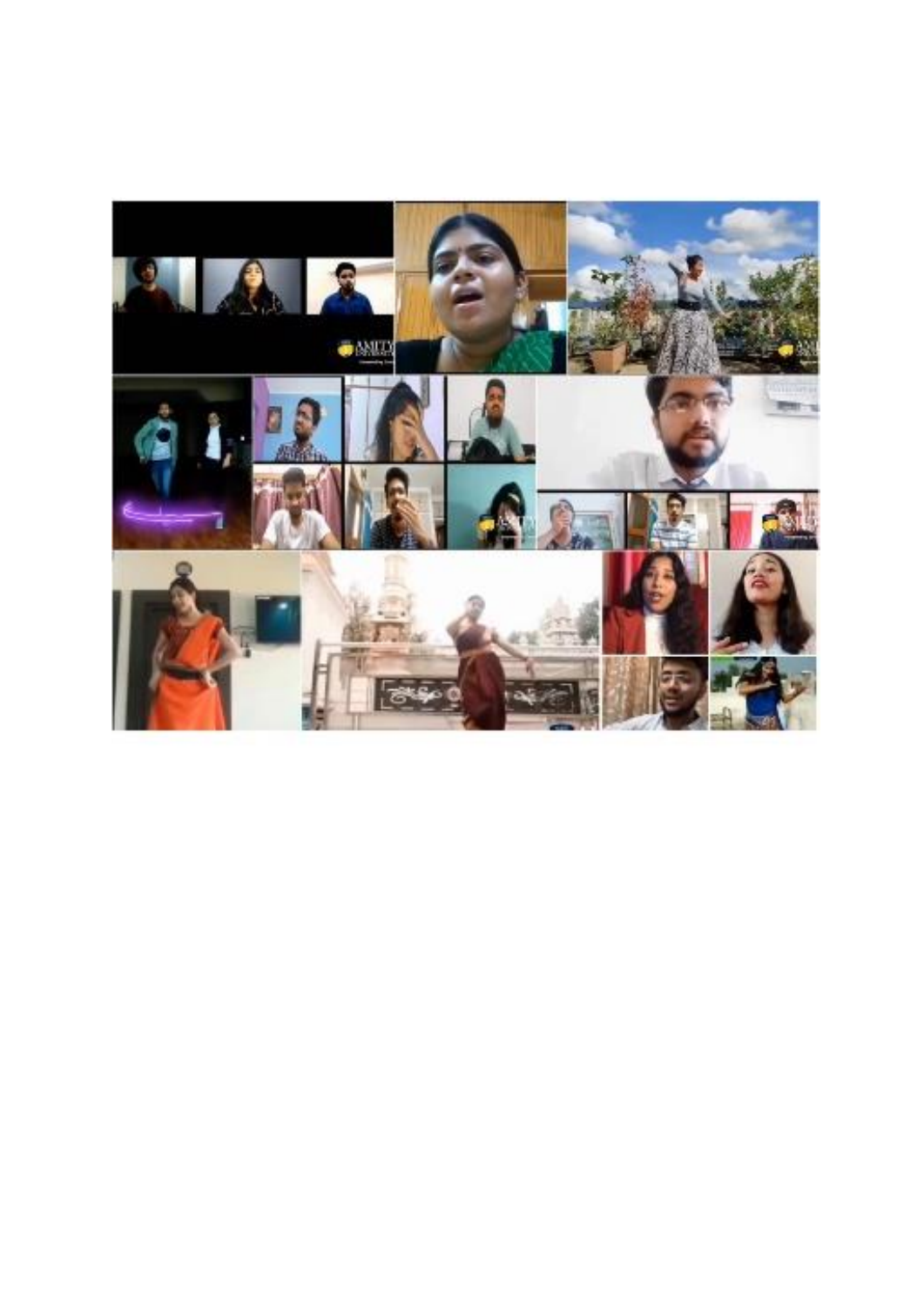